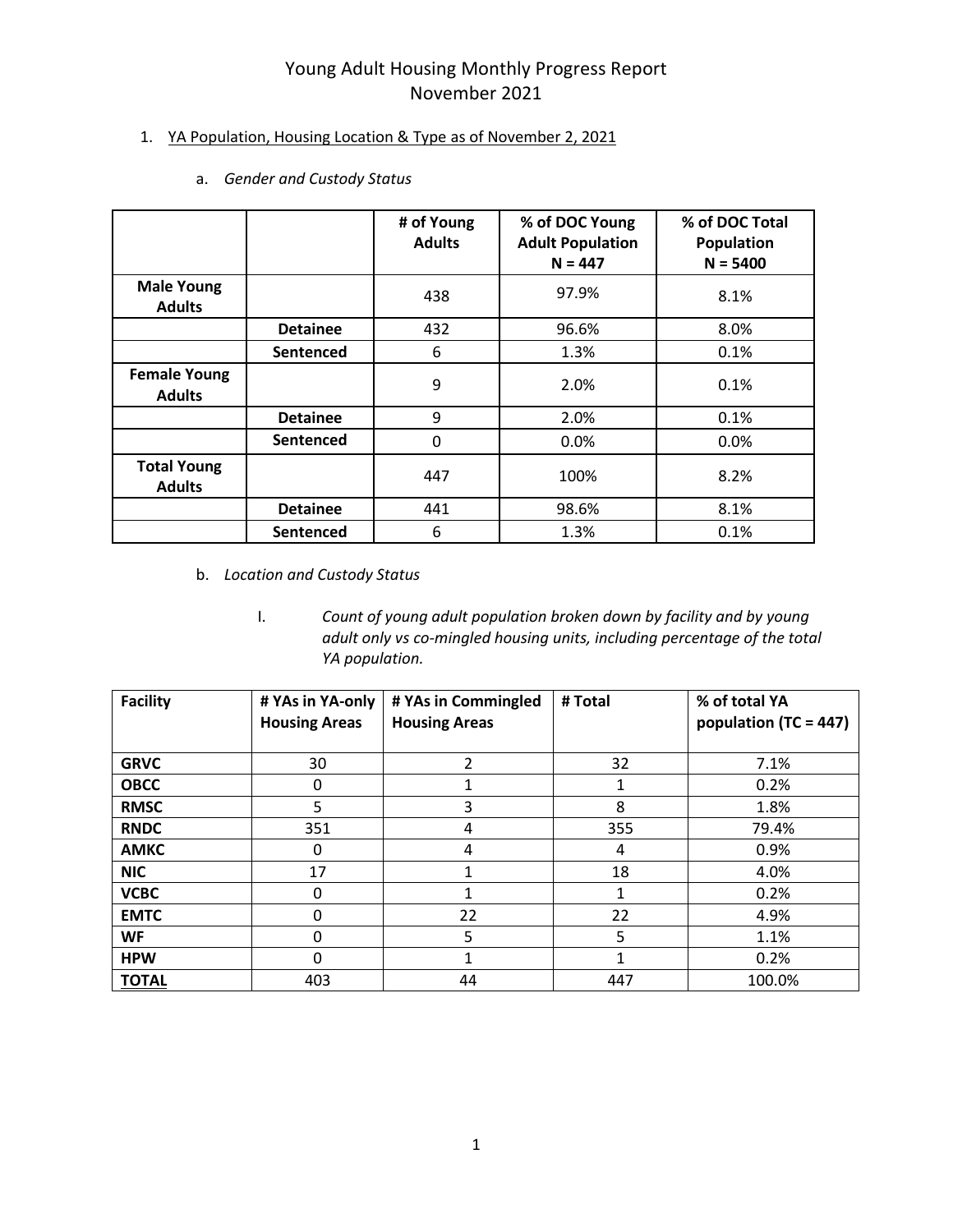| <b>Classification</b><br>Level <sup>1</sup> | High | Medium-High | <b>Medium-Low</b> | Low |
|---------------------------------------------|------|-------------|-------------------|-----|
| # of Detainee                               | 263  | 48          | 25                | 56  |
| <b>Young Adults</b>                         |      |             |                   |     |
| # of Sentenced                              | 2    |             | 0                 |     |
| <b>Young Adults</b>                         |      |             |                   |     |
| Total # of Young                            | 265  | 50          | 25                | 57  |
| <b>Adults</b>                               |      |             |                   |     |

*c. Breakdown of classification levels for all young adults in YA only housing units.*

*d. Breakdown of classification levels for all young adults in commingled housing units.*

| <b>Classification</b><br>Level $^2$ | High | Medium-High | <b>Medium-Low</b> | Low |
|-------------------------------------|------|-------------|-------------------|-----|
| # of Detainee                       | 13   | 6           | 6                 | 15  |
| <b>Young Adults</b>                 |      |             |                   |     |
| # of Sentenced                      | 0    | 0           | 0                 |     |
| <b>Young Adults</b>                 |      |             |                   |     |
| Total # of Young                    | 13   | 6           | 6                 | 16  |
| <b>Adults</b>                       |      |             |                   |     |

*e. Provide the number of young adults in CAPS, PACE, and Detox, and Mental Observation housing units.<sup>3</sup>*

| Unit                        | <b>CAPS</b> | <b>PACE</b> | <b>Detox</b> | Mental<br><b>Observation</b> |
|-----------------------------|-------------|-------------|--------------|------------------------------|
| # of Young<br><b>Adults</b> |             |             |              | 14                           |

*f. Number of young adults in TRU, SCHU, Secure, ESH<sup>4</sup>*

| Unit          | TRU | <b>SCH</b> | <b>Secure</b> | <b>ESH</b> |
|---------------|-----|------------|---------------|------------|
| # of Young    | 11  |            | .             | 1つ<br>⊥J   |
| <b>Adults</b> |     |            |               |            |

 $\overline{\phantom{a}}$ <sup>1</sup> These numbers do not include female young adults who are not classified by this system.

 $2$  These numbers do not include female young adults who are not classified by this system.

<sup>&</sup>lt;sup>3</sup> There is a continuing variance in place enabling the ongoing placement of young adults in specialized mental health units that are commingled with adults.

<sup>&</sup>lt;sup>4</sup> This number does not include young adults housed in West Facility due to having a communicable disease.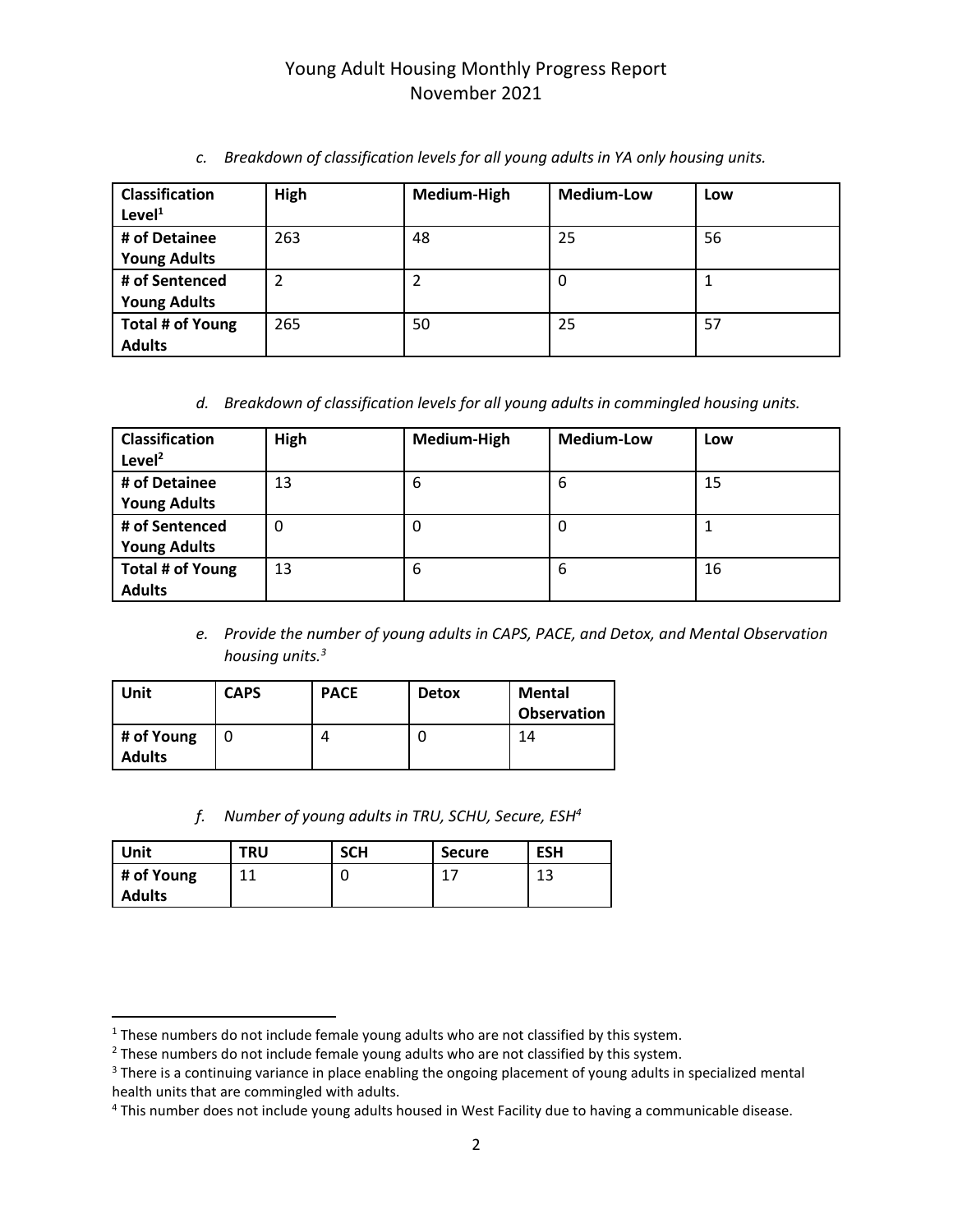| <b>Classification Level</b> | High | Medium-High | <b>Medium-Low</b> | Low |
|-----------------------------|------|-------------|-------------------|-----|
| <b>TRU</b>                  |      |             |                   |     |
| <b>SCH</b>                  |      | U           |                   |     |
| <b>Secure</b>               | 13   |             |                   |     |
| <b>ESH</b>                  | 12   |             |                   |     |

*g. Number of young adults in TRU, SCH, Secure, ESH (by classification level).<sup>5</sup>*

*h. Active Young Adult only housing areas (by facility)*

| <b>Facility</b> | # of YA Houses (active) |
|-----------------|-------------------------|
| <b>GRVC</b>     | 2                       |
| <b>OBCC</b>     | 0                       |
| <b>RMSC</b>     | 3                       |
| <b>RNDC</b>     | 24                      |
| <b>AMKC</b>     | ი                       |
| <b>NIC</b>      | 2                       |
| <b>EMTC</b>     | በ                       |

#### *2.* Staff Training:

 $\overline{\phantom{a}}$ 

- *a. YA focused trainings currently offered by the Department:*
	- *Direct Supervision*

#### *b. Direct Supervision – Percentages of staff trained by facility:*

| <b>Uniform</b>                                                   | <b>AMKC</b> | <b>OBCC</b> | <b>RNDC</b> | <b>RMSC</b> |
|------------------------------------------------------------------|-------------|-------------|-------------|-------------|
| <b>Total Active Employees</b>                                    | 1397        | 564         | 908         | 537         |
| <b>Total Active Employees Never Trained</b>                      | 554         | 190         | 25          | 150         |
| % Never Trained                                                  | 39.65%      | 33.68%      | 2.75%       | 27.93%      |
| <b>Total Active Employees Have Been Trained</b><br>and Qualified | 843         | 374         | 883         | 387         |
| % Trained and Qualified                                          | 60.34%      | 66.31%      | 97.24%      | 72.06%      |

Please note, there is no expiration time for Direct Supervision qualification.

#### *c. Direct Supervision - Percentages of staff trained Department-wide:*

| DOC (Department-Wide) Training                                          | Number/Percentage |
|-------------------------------------------------------------------------|-------------------|
| <b>Total Active Uniformed Employees</b>                                 | 8129              |
| <b>Total Active Uniformed Employees Never Trained</b>                   | 4016              |
| % Never Trained                                                         | 49.40%            |
| <b>Total Active Uniformed Employees Have Been Trained and Qualified</b> | 4113              |
| % Trained and Qualified                                                 | 50.59%            |

Please note, there is no expiration time for Direct Supervision qualification.

<sup>&</sup>lt;sup>5</sup> This number does not include young adults housed in West Facility due to having a communicable disease.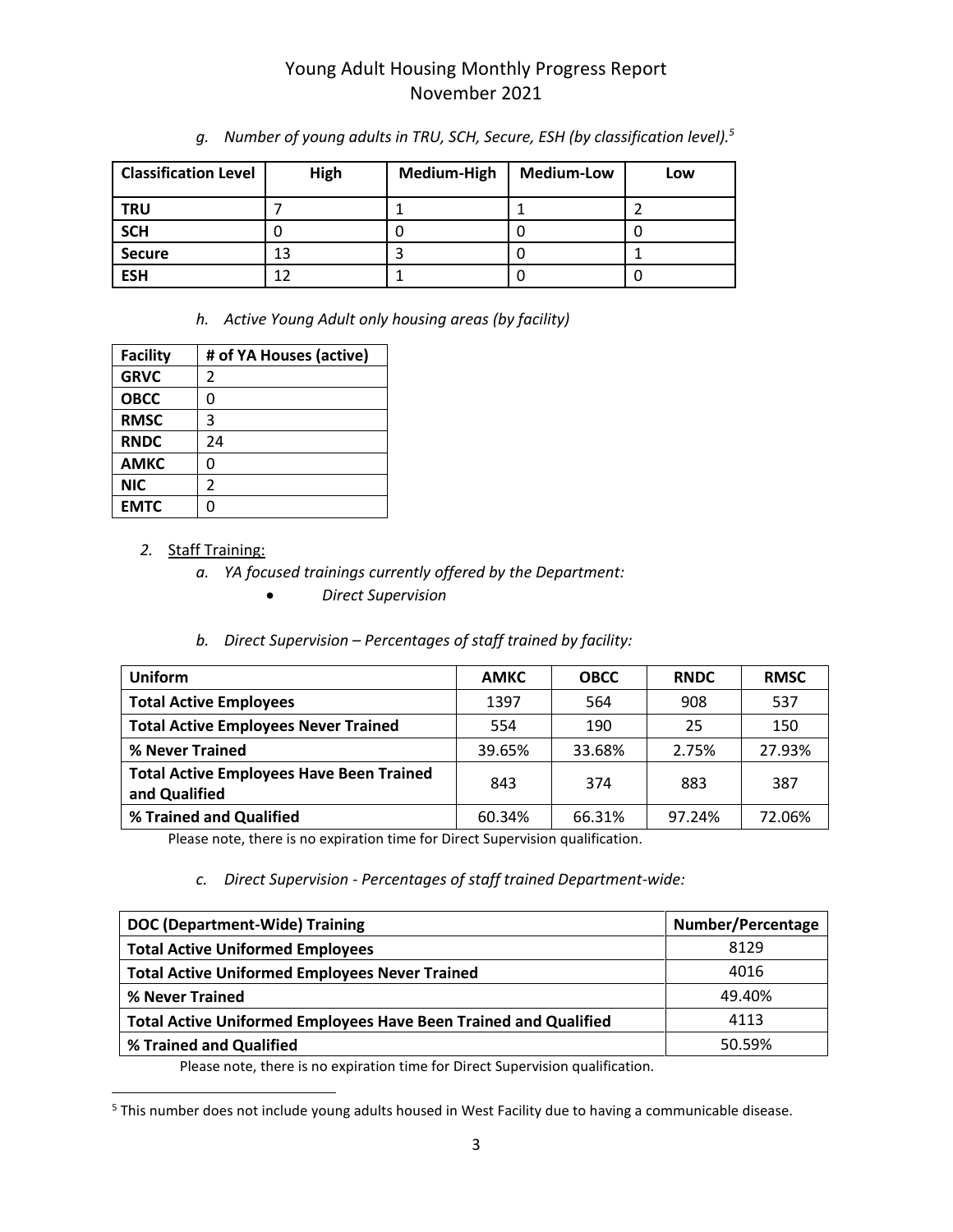#### *3.* Programming:

 $\overline{\phantom{a}}$ 

*a. Workforce Development Programs*

| <b>WORKFORCE</b><br><b>DEVELOPMENT PROGRAM</b><br><b>COMPONENTS<sup>6</sup></b> | # OF<br><b>SESSIONS</b> | <b>TOTAL # OF</b><br>PARTICIPANTS <sup>7</sup> | <b>AVAILABLE #</b><br>ΟF<br><b>PARTICIPANTS</b> | <b>AVERAGE#</b><br>ΟF<br><b>PARTICIPANTS</b> | <b>PARTICIPATION</b><br><b>RATE</b> |
|---------------------------------------------------------------------------------|-------------------------|------------------------------------------------|-------------------------------------------------|----------------------------------------------|-------------------------------------|
| Barista                                                                         | 27                      | 80                                             | 83                                              |                                              | 96%                                 |
| <b>Driving Simulator</b>                                                        | 24                      | 65                                             | 67                                              |                                              | 97%                                 |
| 4-Hour OSHA Flagger                                                             |                         | 29                                             | 29                                              | 10                                           | 100%                                |

#### *b. Young Adult Programming*

| <b>SELF-GUIDED PACKAGES</b>              | <b># OF TIMES DELIVERED</b> |     | <b>AVERAGE # OF PACKAGES</b><br><b>PER DELIVERY</b> |
|------------------------------------------|-----------------------------|-----|-----------------------------------------------------|
| Distribution of Self-Guided<br>Materials | 116                         | 518 |                                                     |

| <b>PROGRAM</b><br><b>COMPONENTS<sup>8</sup></b> | # OF<br><b>SESSIONS</b> | <b>TOTAL # OF</b><br><b>PARTICIPATION</b> | <b>AVAILABLE # OF</b><br><b>PARTICIPANTS</b> | <b>AVERAGE # OF</b><br><b>PARTICIPANTS</b> | <b>PARTICIPATION</b><br><b>RATE</b> |
|-------------------------------------------------|-------------------------|-------------------------------------------|----------------------------------------------|--------------------------------------------|-------------------------------------|
| Anger Management                                | 55                      | 154                                       | 485                                          | 3                                          | 32%                                 |
| <b>Behavioral Therapy</b>                       | 1                       | 10                                        | 20                                           | 10                                         | 50%                                 |
| Case Management                                 | 1                       | 1                                         | 17                                           | $\mathbf{1}$                               | 6%                                  |
| Communication                                   | $\overline{2}$          | 4                                         | 18                                           | $\overline{2}$                             | 22%                                 |
| <b>Community Meeting</b>                        | 57                      | 202                                       | 518                                          | 4                                          | 39%                                 |
| <b>Conflict Resolution</b>                      | 3                       | 10                                        | 53                                           | 3                                          | 19%                                 |
| Coping Skills/Adversity                         | 28                      | 74                                        | 362                                          | 3                                          | 20%                                 |
| <b>Creative Arts</b>                            | 17                      | 64                                        | 64                                           | 4                                          | 100%                                |
| <b>Dialectical Behavioral</b><br>Therapy        | 77                      | 297                                       | 588                                          | 4                                          | 51%                                 |
| <b>Goal Setting</b>                             | 38                      | 96                                        | 280                                          | 3                                          | 34%                                 |
| <b>Healthy Relationships</b>                    | 49                      | 205                                       | 488                                          | 4                                          | 42%                                 |
| <b>Individual Counseling</b>                    | 146                     | 421                                       | 964                                          | 3                                          | 44%                                 |
| Individual Support Plan<br>(ISP)                | 15                      | 28                                        | 28                                           | 2                                          | 100%                                |
| Interactive Journaling                          | 21                      | 67                                        | 189                                          | 3                                          | 35%                                 |
| Interpersonal Skill<br>Development              | 7                       | 29                                        | 60                                           | 4                                          | 48%                                 |

<sup>6</sup> Select in-person programs are provided in a safe manner consistent with social distancing guidelines. Social distancing measures include maintaining six feet of distance between individuals, and ensuring participants and teaching staff wear appropriate personal protective equipment. A maximum of four (4) or six (6) participants, depending on the classroom size and type, are allowed in any of the courses.

 $7$  The total # of participants is not the total # of unique individuals, but represents the total # of participations in each component.

<sup>8</sup> These in-person programs are afforded in the housing areas in a safe manner consistent with social distancing guidelines and staff wear appropriate personal protective. Please note that maximum capacity for these courses vary based on the type of housing area and the Case Plan needs of the young adults.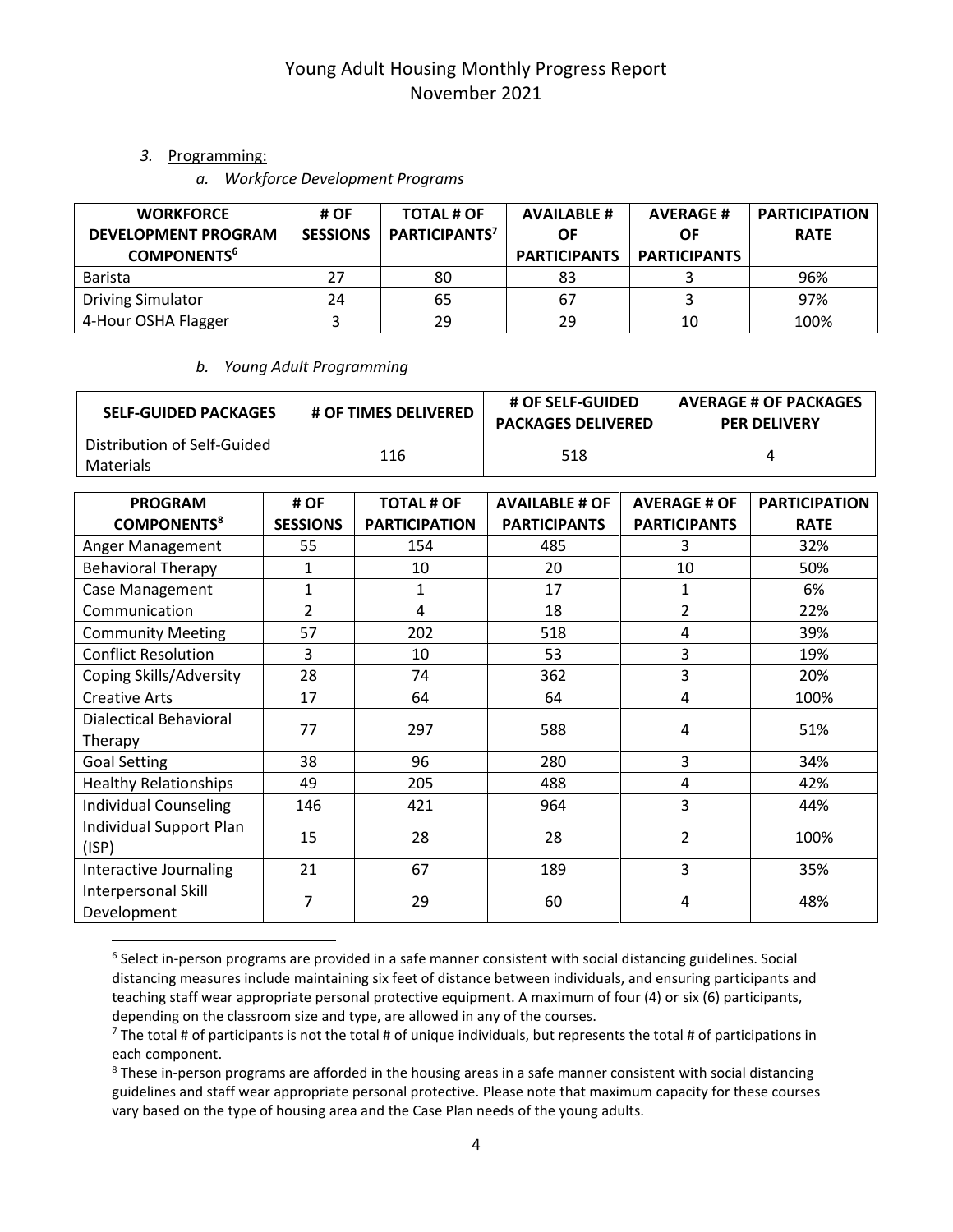| Intervention                 |    |     |     | 100% |
|------------------------------|----|-----|-----|------|
| <b>Social Services</b>       | 68 | 99  | 680 | 15%  |
| <b>Structured Recreation</b> |    | 81  | 151 | 54%  |
| Young Men's Work             | 35 | 111 | 221 | 50%  |
| <b>Youth Communication</b>   | 10 | 30  | 101 | 30%  |

- *c. Overview of commingled programming:*
	- I. **Internal:** DOC-led programming. As a result of COVID-19, the Department revised programming services to include the provision of self-guided packages, which has content such as activity packets, interactional journaling, and evidenced-based curriculum worksheets, in addition to in-person programming. Program Counselors conduct follow-up sessions to respond to questions and ensure the completion of the self-guided packets. Social service slips are made available as an additional service offered.
	- II. **External:** DOC partners with seven nonprofit organizations to support incarcerated individuals pre and post release. As a result of COVID-19, the Department worked with providers to implement social distancing programing and have collaborated to development and distribute curriculum and activity packages, ensure that individuals are offered assistance with discharge planning, and provide post-release support to individuals. The distribution of external self-guided materials was modified to be afforded to individuals upon request rather than a general distribution. The Department coordinated with partners to arrange discharge planning hotlines that allow persons in custody to connect to essential services.

| <b>Facility</b> | # of<br><b>Classes</b><br><b>Offered</b> | Total # of<br>Participants | <b>Available #</b><br>οf<br><b>Participants</b> | Average # of<br><b>YA Participants</b> | Participation<br>Rate | <b>Topic</b>             |
|-----------------|------------------------------------------|----------------------------|-------------------------------------------------|----------------------------------------|-----------------------|--------------------------|
| <b>RNDC</b>     |                                          | 22                         | 32                                              | 11                                     | 69%                   | Anti<br>Violence/Culture |
|                 |                                          | 87                         | 87                                              | 11                                     | 100%                  | <b>Physical Fitness</b>  |

*d. External Programming for young adults in commingled units<sup>9</sup>*

*e. Internal Programming for young adults in commingled units<sup>9</sup>*

 $\overline{a}$ 

| Facility | # of<br><b>Classes</b><br><b>Offered</b> | Total # of<br>Participants | Available #<br>οf<br><b>Participants</b> | Average # of<br><b>YA Participants</b> | Participation<br>Rate | <b>Topic</b>    |
|----------|------------------------------------------|----------------------------|------------------------------------------|----------------------------------------|-----------------------|-----------------|
| AMKC     | 58                                       | 294                        | 639                                      |                                        | 46%                   | Social Services |

<sup>&</sup>lt;sup>9</sup> There were limitations to the affording of programming due to inappropriate behavior by young adults and staffing challenges related to the Department's COVID-19 response. The Department is working to abate the issues and ensure that programming is afforded.